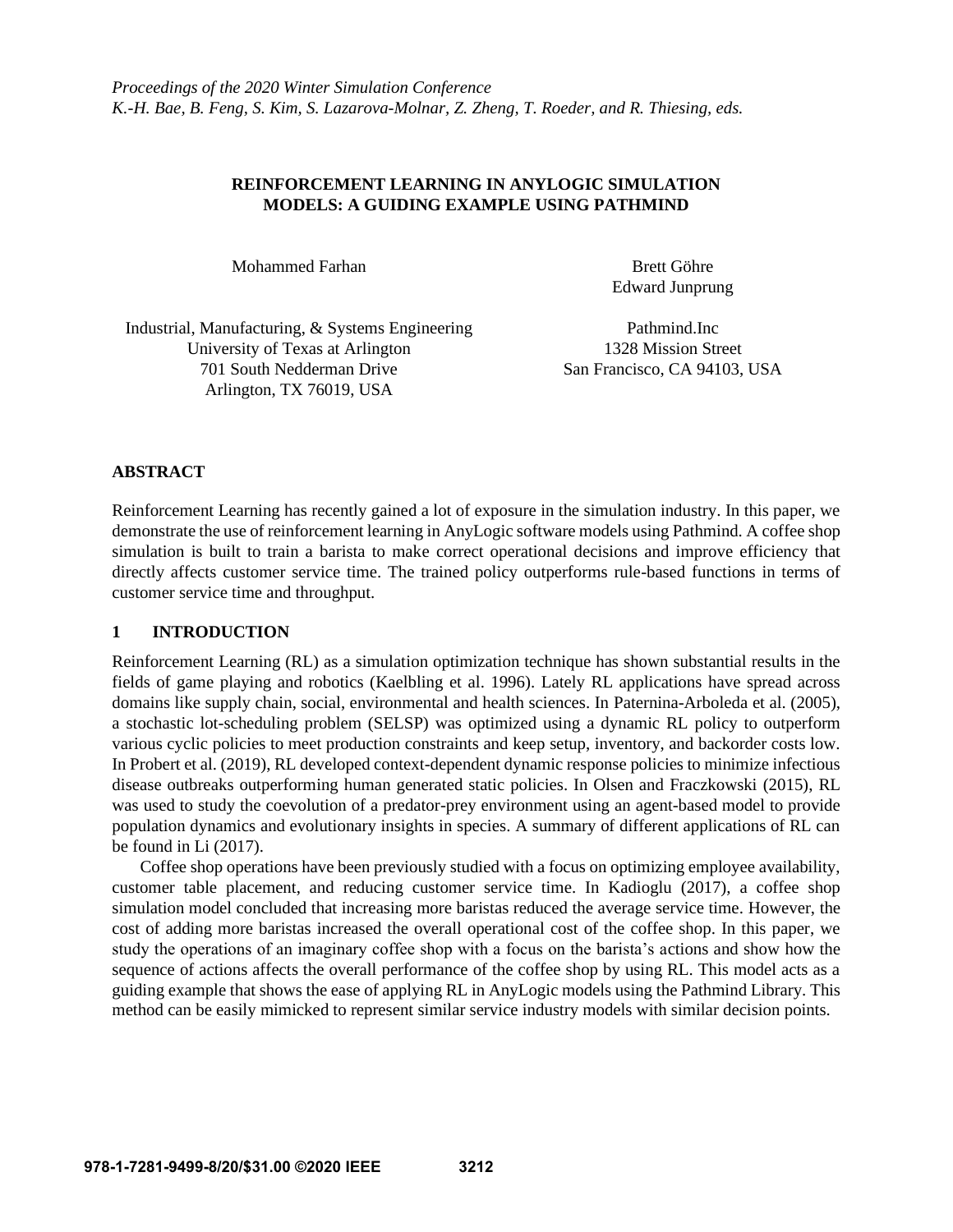# **2 REINFORCEMENT LEARNING**

Reinforcement learning is a core field of machine learning that deals with sequential decision-making (François-Lavet et al. 2018). In Sutton and Barto (2018), RL is defined as a branch of machine learning which deals with mapping situations to actions with a goal to maximize a numerical reward. Reinforcement learning follows the principles of a Markov Decision Process (MDP) which comprises an agent, its environment, its states, the possible actions, and a reward value shown in Figure 1. The agent is the decision maker in the model and everything that can influence the agent's decision is its environment. At the start of any learning, an agent is in State  $(S_t)$ . Each action  $(A_t)$  an agent takes moves the agent to the next state  $(S_{t+1})$  and impacts the environment which provides a certain reward  $(R_t)$ . The reward obtained can either be a positive or negative reward. This process repeats itself trying to maximize the overall reward value (Sutton and Barto 2018). The general principle is to model the immediate impact of actions taken to yield better long-term outcomes. The actions a learning agent takes may not have an immediate reward which is known as a delayed reward. The process of trial and error search and delayed reward become the most important feature of RL.



Figure 1: Agent-environment interaction in an MDP (derived from Sutton and Barto (2018)).

# **2.1 What Simulation Models are Fit for Reinforcement Learning?**

There are primarily three types of system simulation methods: Discrete-Event Simulation (DES), Agent-Based Modeling (ABM), and System Dynamics (SD) (Owen 2008). Any simulation model that follows the Markov decision process principles can be catered to use RL. In simulation models, RL acts as an optimizer by itself, so models that are only for demonstration purposes or that use different input parameters to observe the resulting change in the output metrics cannot benefit from the sequential decision making aspect of RL. Due to the stochastic nature of real-world environments such as a coffee shop and the actions of a barista following an MDP principle, this mechanism is suitable for our use case.

# **2.2 Why Use RL and How is it Better Than Other Optimization Techniques?**

The focus of RL optimization is to maximize or minimize a certain reward which is then reflected in the desired outcome. Machine learning models are heavily data centric (Schumann 2018). The actions performed by the RL agent are dynamic in nature and are only dependent on observations from the environment (simulation model or real world deployment). A simulation model is only required for training the model-free policy, but it can work as a stand-alone model-free "Oracle" for decision making in real deployment. Optimization techniques like heuristics or stochastic optimization are static in nature and are optimal for specific scenarios (Amaran et al. 2016). The user creating the heuristics must have strong domain knowledge of the problem. The process of creating and testing various policies is time consuming and could generate sub-optimal results. Any change in parameters of the simulation model would require another non RL optimization experiment run which is also a tedious task. A good example would be that of a traffic light optimization experiment. The non-RL optimization experiment would generate an optimal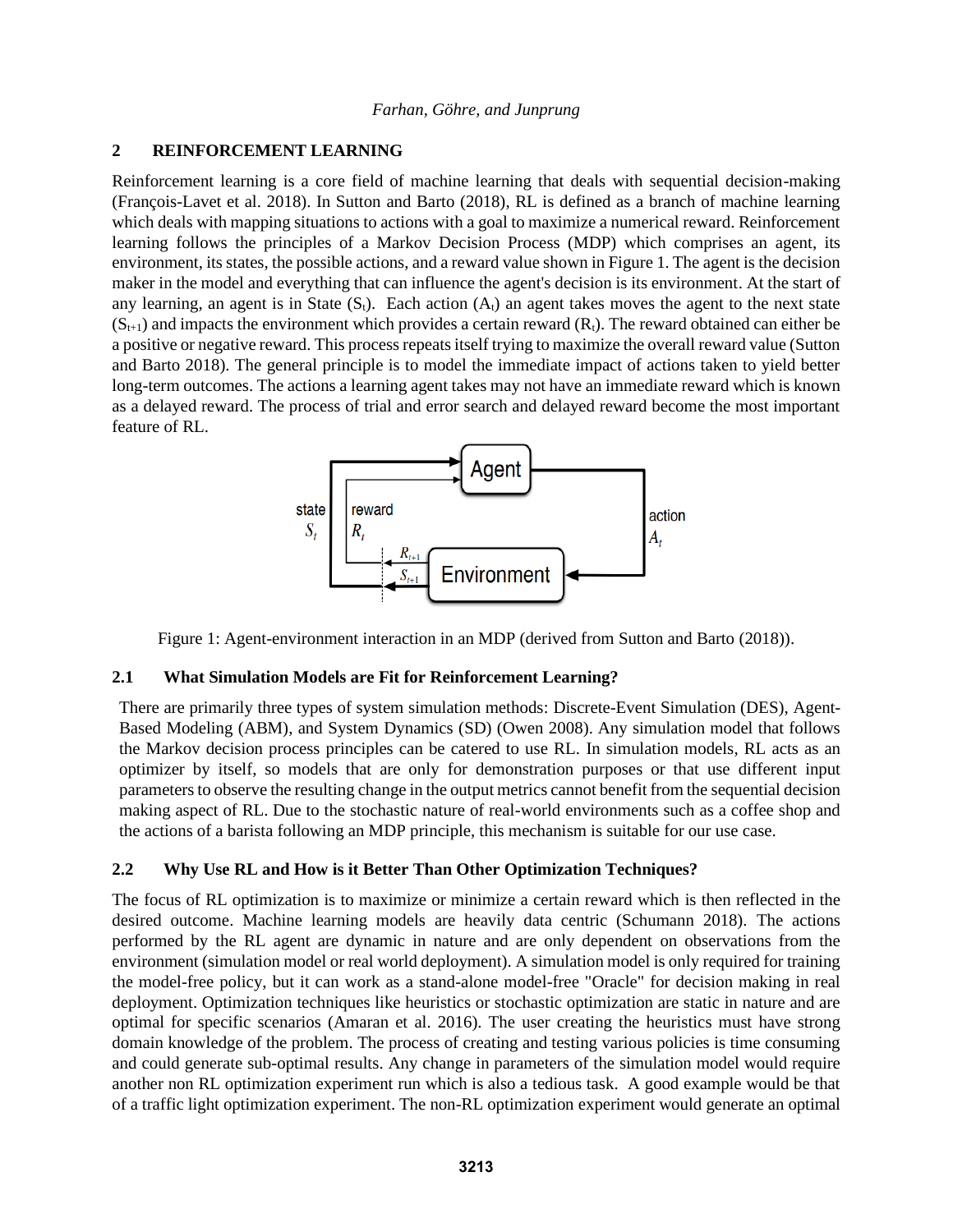static duration of time for a traffic phase. Any change in the traffic schedule would make the solution nonoptimal. An RL policy can control the traffic phases dynamically based on the data provided and would not require multiple experiments to obtain optimal results.

# **3 HYBRID SIMULATION MODEL**

The simulation model was created using AnyLogic 8 Professional 8.5 software. The model time unit is seconds and the simulation run time is 12 hours starting at 7 am and ending at 7 pm. The coffee shop model has two agents – Customer and Server. The customer agents are modelled as a population of agents following a discrete event modelling process while the server agent is the barista which is modelled with the agent-based modelling principles. The combination of the two methods constitute the hybrid simulation model of the coffee shop described in this paper. Rondini et al. (2017) highlights the advantages of using a hybrid simulation model (DES and ABM) over a pure DES model in customer-oriented product service system models.

# **3.1 Discrete-Event Model**

The customer agents are modelled using a pedestrian library available in the AnyLogic software. The pedestrian library works almost the same as the process flow library with the exception that the pedestrians move according to the physical rules provided in the simulation environment and can also make decisions based on the situation in the environment. The customers follow a discrete first in, first out flow. Customers arrive at the coffee shop following an hourly rate schedule shown in Table 1. Multiple arrival schedules showing a range of variability like Table 1 are used for training. The arrival time is recorded for each customer in a variable called timestamp inside the customer agent.

| <b>Time period</b>                    | <b>Customer arrival rate</b> |
|---------------------------------------|------------------------------|
| $07:00$ am $-08:00$ am                | 21                           |
| $08:00$ am $-09:00$ am                | 28                           |
| $09:00$ am $-10:00$ am                | 33                           |
| $10:00$ am $-11:00$ am                | 30                           |
| $11:00$ am $-12:00$ pm                | 28                           |
| $12:00 \text{ pm} - 01:00 \text{ pm}$ | 25                           |
| $01:00 \text{ pm} - 02:00 \text{ pm}$ | 23                           |
| $02:00 \text{ pm} - 03:00 \text{ pm}$ | 31                           |
| 03:00 pm $-$ 04:00 pm                 | 24                           |
| 04:00 pm $-$ 05:00 pm                 | 26                           |
| $05:00 \text{ pm} - 06:00 \text{ pm}$ | 29                           |
| 06:00 pm $-07:00$ pm                  | 30                           |

Table 1: Customer hourly arrival rate.

The customers go through three service blocks while in the system - Place Order, Collect Order and Pay Bill before they exit the shop. Each service block requires the presence of the server. The service times for each block is listed below in Table 2. The customer flow is shown in Figure 2. A kitchen cleanliness variable with an initial value of 1.0 being the highest is added to the model. Each time a customer collects his order, the kitchen cleanliness variable value is reduced by 0.01. A function called collectOrderDelay() is created to calculate the delay time for collect order service block. With a kitchen cleanliness level of 1.0 the function uses PERT distribution with (minimum=30, maximum=90, mode=60) seconds as delay time. With every 0.01 decrease in kitchen cleanliness, an additional 1 second delay is added to the total delay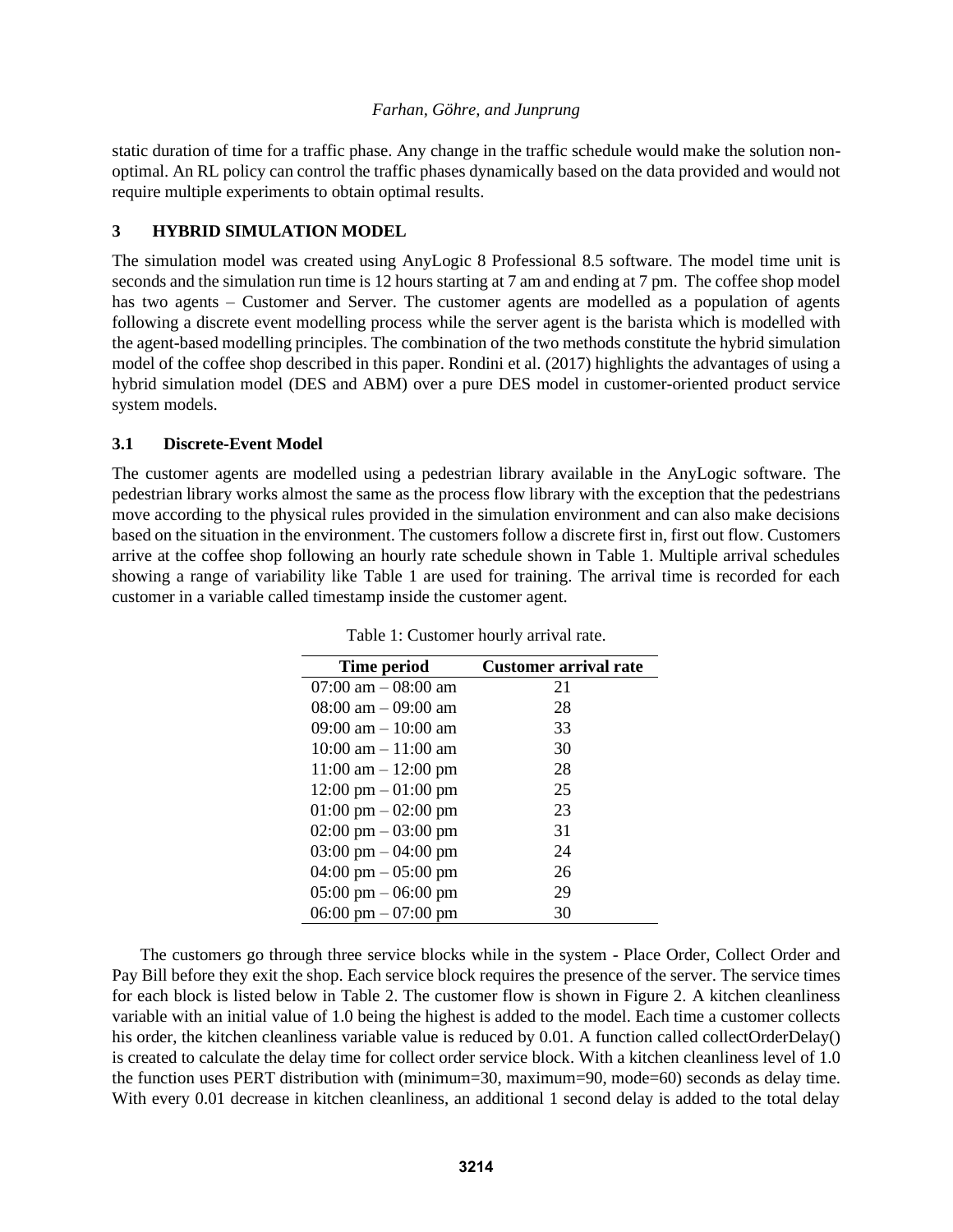time for the collect order service block. If the server does not attend to the customer at the place order block within a balk time limit, the customer would leave the coffee shop without placing the order. Statistics for queue length, balked customer count, successful customer count, and wait times for each service block are recorded.

Table 2: Delay time for service blocks. \* triangular (min, max, mode) \*\*exponential (min, max, shift, stretch) \*\*\*uniform (min, max).



Figure 2: Customer discrete-event flow.

### **3.2 Agent-Based Model**

The Barista in the model is the decision maker and can take up tasks when idle such as – taking order, preparing and delivering order, bill customers and clean the kitchen. The state chart library of AnyLogic is used to model the barista's actions. The state chart for the server is shown in Figure 3.



Figure 3: Barista's state-chart.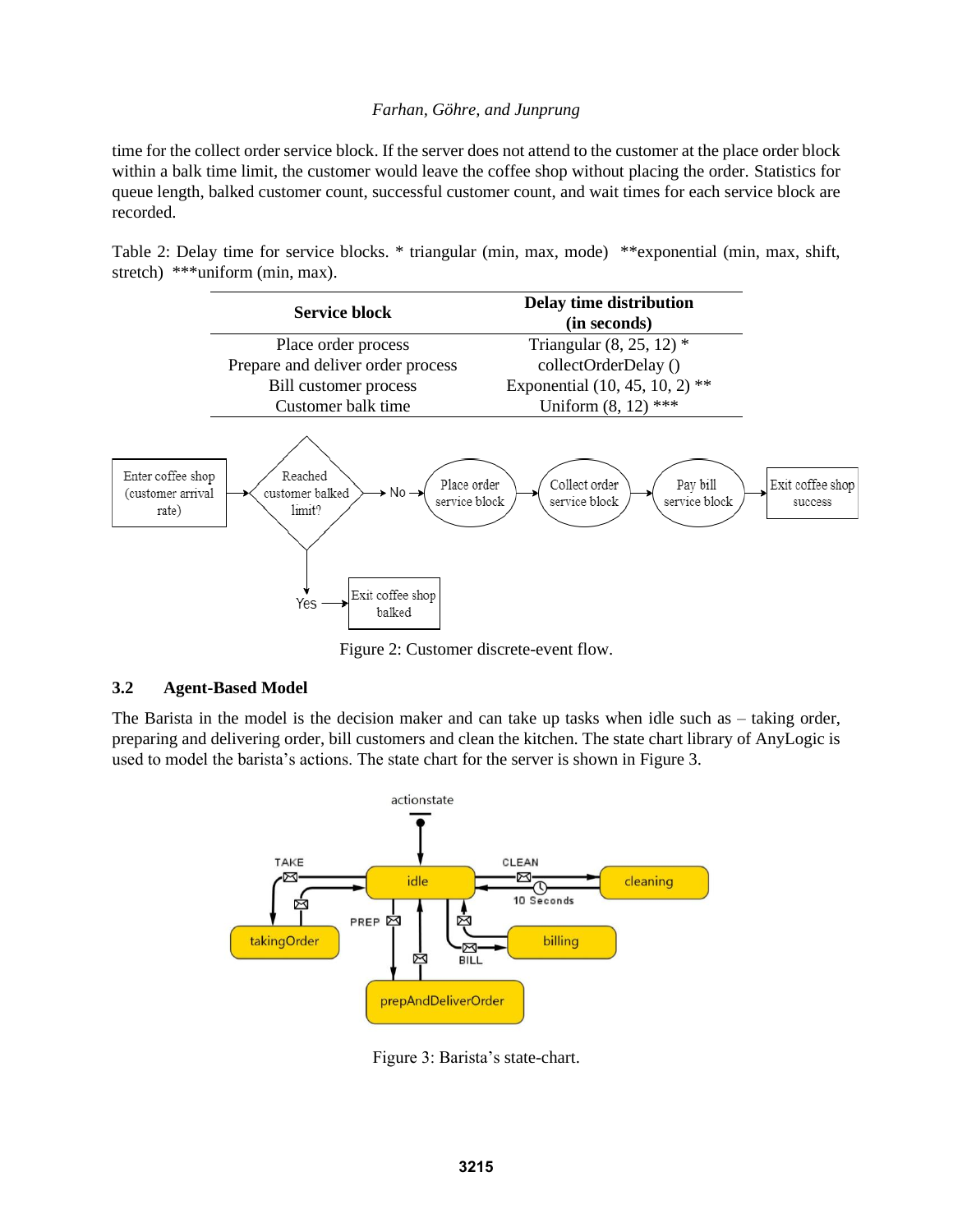The tasks are performed based on sending and receiving messages between the customers and the barista. The actions of the barista are user controlled and can be controlled using a rule-based function to send messages to the barista to trigger a specific action. The tasks can only be triggered when the barista is in the idle state. Once the customer passes the defined delay time shown in Table 2 for their respective service blocks, they send a message back to the server releasing the server back to idle state to perform more tasks. The barista spends 10 seconds in cleaning state before returning to idle state. Each cleaning state increases the kitchen cleanliness variable by 0.1.

# **3.3 Baseline Methods**

A barista today is trained to perform their job based on a rulebook or experience from former baristas (Monk and Ryding 2007). The barista's actions in the model can be manually controlled by using user defined buttons for each action or functions that get called if a condition is met. A user can choose to select an action if the barista is in the idle state by pressing a button during the simulation run or an event can be created to trigger these actions. To test our RL policy results, rule-based functions were created that automate the action sequence a barista can perform. For any action selection to be valid, two primary conditions are always checked irrespective of any method:

- The actions can be triggered only when the barista is in idle state.
- The queue length at the service blocks should be greater than zero if an action is chosen for that respective service block.

# **3.3.1 Rule-Based Function 1**

Customers in the place order queue are given priority over other tasks, followed by preparing order, and then billing customers. Once the customer queues are empty, the kitchen cleanliness variable is checked. If the kitchen cleanliness variable is lower than 0.9, cleaning action is taken. The code snippet for this function is shown in Figure 4.

```
if(server.actionstate.getActiveSimpleState() == server.idle){
   if (placeOrder.queueSize(placeQueue) > 0) {
   send (TAKE, server);
   } else if (collectOrder.queueSize(waitToCollectArea) > 0) {
   send (PREP, server);
   } else if (payBill.queueSize(waitToPayArea) > 0) {
   send (BILL, server);
   } else if (kitchenCleanliness < 0.9) {
   send (CLEAN, server);
   \rightarrow\mathcal{F}
```
Figure 4: Code for rule-based function 1.

# **3.3.2 Rule-Based Function 2**

Barista's actions follow a first in, first out (FIFO) flow for customers. The barista prioritizes the billing queue first, followed by the preparing and delivering order queue and then the place order queue. Once the customer queues are empty, the kitchen cleanliness variable is checked. If the kitchen cleanliness variable is lower than 0.9, cleaning action is taken.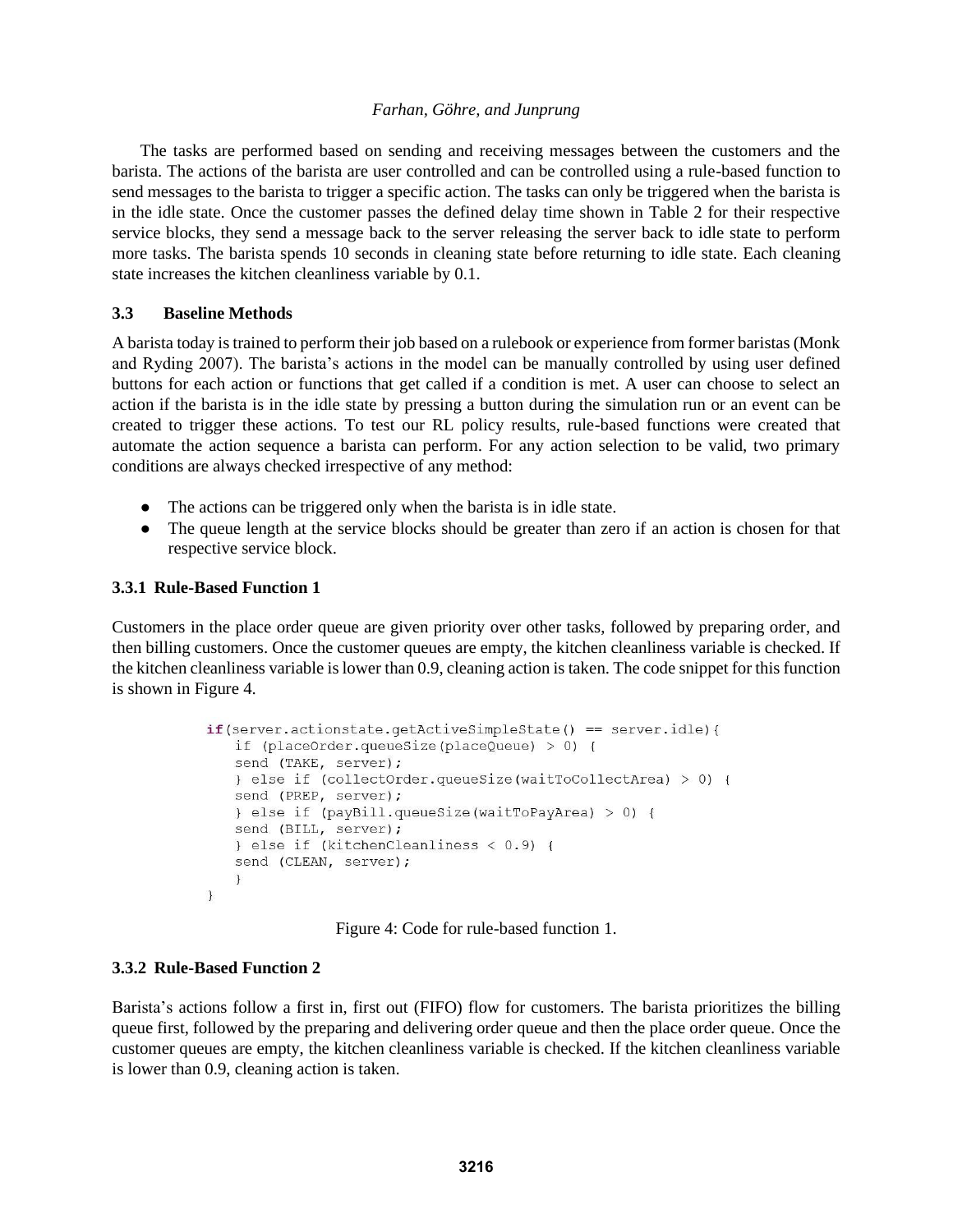### **3.3.3 Rule-Based Function 3**

The kitchen cleanliness directly affects the delay time in preparing and delivering customer orders. So, the priority is given to clean the kitchen first if kitchen cleanliness level is below 0.9. The customers in the place order queue are given second preference followed by the collect order queue and then the billing queue.

Average service time, successful customers, balked customers and average kitchen cleanliness are the four output metrics for this study. After running Monte Carlo replications with 95% confidence using the rule-based heuristics, the mean value and confidence intervals (CI) of the output metrics are shown in Table 3. The desired result would be to have lower service times and balked customers, and higher successful customers and kitchen cleanliness. From the results, Rule-Based Function 2 outperformed other heuristics in almost all output metrics setting a baseline for the trained policy.

| Table 5. Daschile fesuits. |                  |                                                        |                                      |                                         |                                      |
|----------------------------|------------------|--------------------------------------------------------|--------------------------------------|-----------------------------------------|--------------------------------------|
| <b>Heuristic</b>           | <b>Statistic</b> | Average service<br>time of<br>customer<br>(in minutes) | Number of<br>successful<br>customers | Number of<br><b>balked</b><br>customers | Average kitchen<br>cleanliness level |
| Rule-Based                 | mean             | 17.9                                                   | 153.2                                | 26.5                                    | 0.62                                 |
| Function 1                 | 95% CI           | 16.4, 19.3                                             | 145.3, 161.2                         | 22.6, 30.4                              | 0.6, 0.64                            |
| Rule-Based                 | mean             | 4.8                                                    | 259.4                                | 5.8                                     | 0.91                                 |
| Function 2                 | 95% CI           | 4.7, 4.9                                               | 258.2, 260.6                         | 5.1, 6.5                                | 0.906, 0.914                         |
| Rule-Based                 | mean             | 19.9                                                   | 222                                  | 25.14                                   | 0.95                                 |
| Function 3                 | 95% CI           | 17.7, 22.1                                             | 215.9, 228.2                         | 20.6, 29.6                              | 0.949, 0.950                         |

| Table 3: Baseline results. |  |
|----------------------------|--|
|----------------------------|--|

# **4 REINFORCEMENT LEARNING IMPLEMENTATION USING PATHMIND**

There are 5 important elements when implementing RL in Anylogic simulation models using Pathmind Library – Observation Function, Reward Variables, Action Function, Action Trigger, and Reward Function. Every element plays an important role in making sure the RL agent learns and behaves effectively. The RL elements are included in an AnyLogic software library called PathmindHelper from Pathmind.Inc (Pathmind 2020). All RL related functions are added in PathmindHelper before exporting the model for training on the Pathmind web application.

# **4.1 Observation Function**

All the actions an RL agent takes are based on the values that the observation function outputs. This makes this function the eyes of the RL agent for the learning process. The observations provide the necessary information needed about the simulation environment and impact the actions to be taken. The queue lengths at each service block, the kitchen cleanliness level, and the current simulation time are sufficient to train this model. More information can be provided based on the outcome of the training to fine tune the results or speed up the learning process. The code snippet for observation function is shown in Figure 5.

```
double[] obs = new double[]{placeOrder.size(),collectOrder.size(),payBill.size(),
kitchenCleanliness, time() };
return obs;
```
Figure 5: Code for observation function.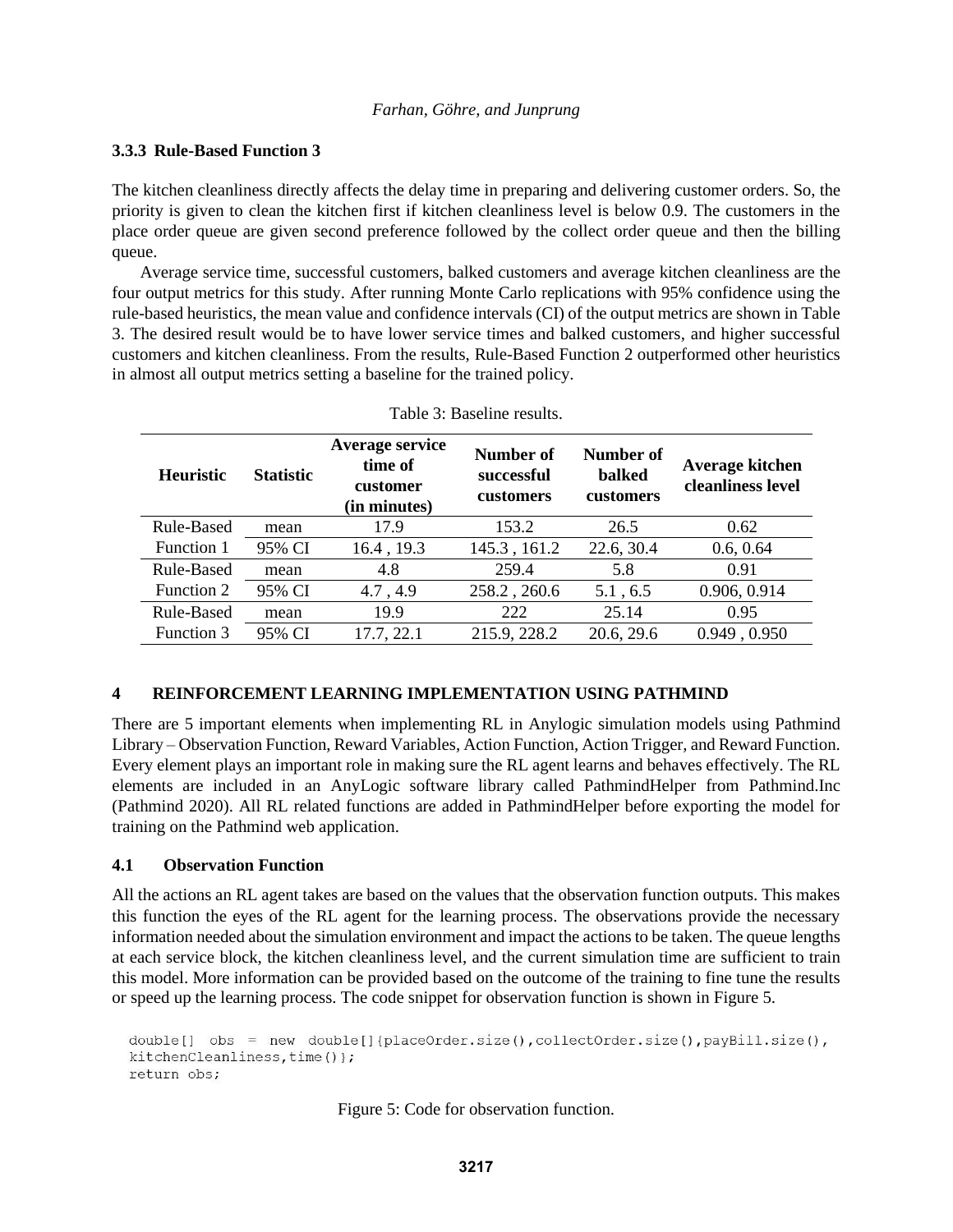### **4.2 Reward Variables**

The reward variable function provides information about the objective of the training. The user specifies what variables are impacted from the actions a learning agent takes and can incentivize or penalize the actions in the reward function. Kitchen Cleanliness, throughput, balked customers and average service time are the output metrics for the study. The code snippet for reward variables is shown in Figure 6.

```
double[]{kitchenCleanliness, payBill.out.count(), custFailExit.countPeds(),
new
serviceTime min.mean() }
```
Figure 6: Code for reward variable function.

# **4.3 Action Trigger**

The action trigger informs the learning algorithm when to trigger the next action. Actions can be triggered by a cyclic timed event say – every second or every 5 minutes. The trigger can also be due to a condition being satisfied such as the server being in a certain state. For this model, we will trigger the action as a combination of time and condition. The action is triggered every second, but can only occur when the server is in the idle state.

# **4.4 Action Function**

In this function, all possible actions a learning agent can take are mentioned. The function needs to pass an argument of type *int*. Each action chosen by the policy would correspond to a specific task a learning agent can do like in the rule-based functions. In this model, the tasks are - taking an order, preparing and delivering an order, billing a customer, and cleaning the kitchen. The action array can have 4 possible actions - 0, 1, 2 and 3. The code snippet for the action function is shown in Figure 7.

```
if(server.actionstate.getActiveSimpleState() == server.idle) {
if (action==0 && placeOrder.queueSize(placeQueue) > 0 ) {
send (TAKE, server);
} else if (action==1 && collectOrder.queueSize(waitToCollectArea) > 0) {
send (PREP, server);
} else if (action==2 && payBill.queueSize(waitToPayArea) > 0){
send (BILL, server);
\} else {
send (CLEAN, server);
\}
```
Figure 7: Code for action function.

# **4.5 Reward Function**

A reward function is used to incentivize or penalize the actions a learning agent takes. The objective of the learning agent would be to maximize its reward. The reward function is written for the reward variables specified in Section 4.2. When an action trigger occurs, the learning agent saves the values of the reward variable before the action is performed and after the action is performed. Two values called the "before" and "after" are used to create the reward function. To maximize a reward variable, a positive reward can be given if the "after" variable is higher than the "before" variable. In this experiment, maximizing the kitchen cleanliness and number of successful customers is rewarded and minimizing the number of balked customers and service time is penalized. Two reward function experiments are evaluated.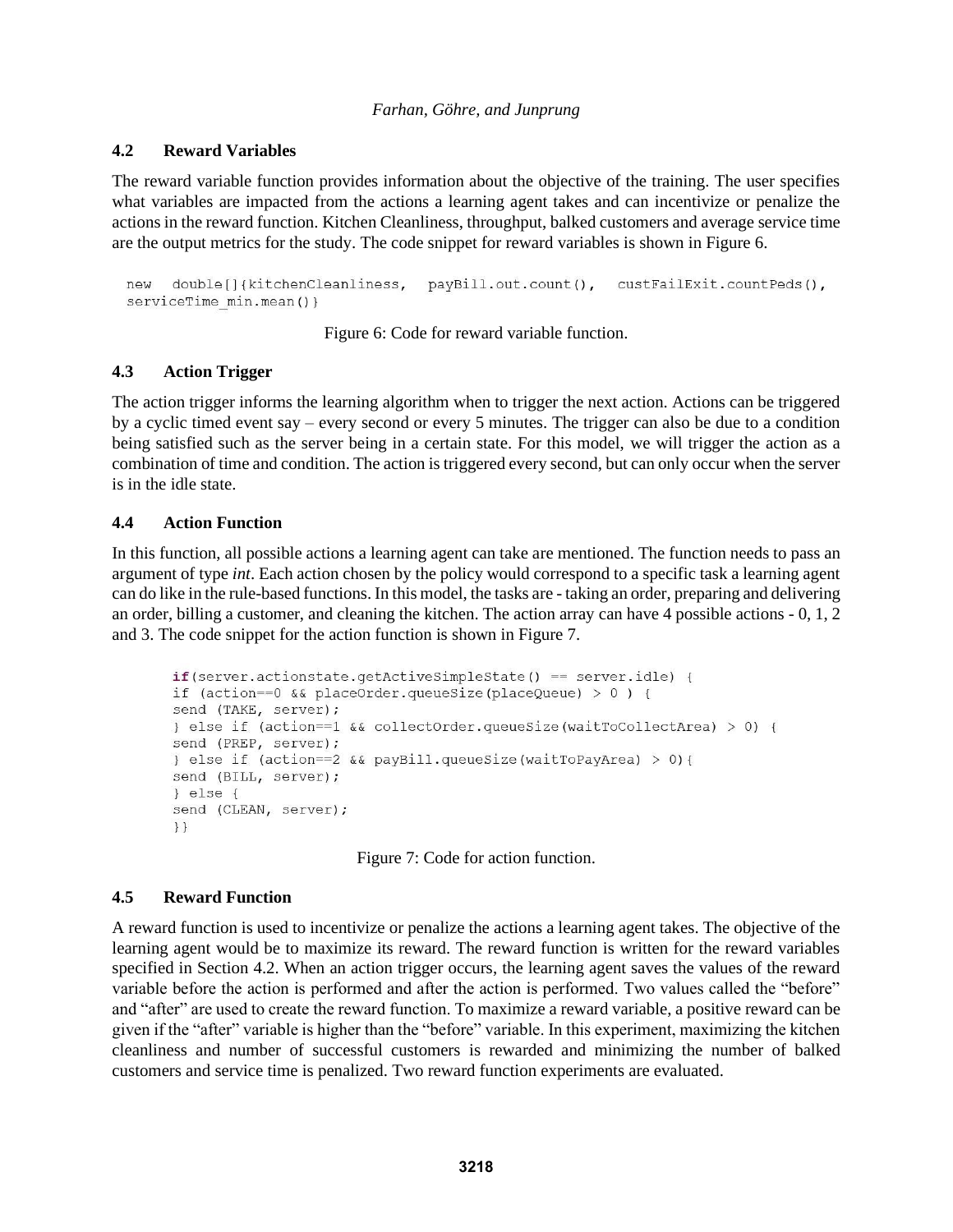#### **4.5.1 Reward Function 1**

The objective of this experiment is to train the policy for a desired outcome of having higher throughput, lower balked customers and lower average service time. A value of 5 is multiplied to the average service time to enable equal weightage of all variables since the difference in average service time between two time steps is in decimals whereas the other two reward variables are integers. The code for reward function 1 is shown in Figure 8.

```
// Maximize successful exits
reward += after[1] - before[1];
reward - after[2] - before[2];
                                  // Minimize balked customers
reward = (after[3] - before[3]) *5; // Minimize average service time
```
Figure 8: Code for reward function 1.

# **4.5.2 Reward Function 2**

The objective of this experiment is to include an incentive for kitchen cleanliness since it directly affects the overall service time. A value of 10 is multiplied to the difference of kitchen cleanliness levels to enable equal weightage on all reward variables. The code for reward function 2 is shown in Figure 9.

```
Reward = (after[0] - before[0]) * 10; // Maximize Kitchen Cleanlines levelreward += after[1] - before[1]; // Maximize successful exits
reward - after[2] - before[2];
                                  // Minimize balked customers
reward - (after[3] - before[3])*5; // Minimize average service time
```
Figure 9: Code for reward function 2.

In one of the trial experiments, the reward function for the training only incentivized reducing the overall service time. The policy obtained from this training decided to not take any orders from the customers, hence keeping the service time to the lowest possible value of zero while the customers balked in the system. It managed to achieve its highest reward score, but that did not match the actual objective of the experiment. Hence, reward function shaping becomes an important piece for training since RL optimization is data driven.

#### **5 TRAINING ON PATHMIND**

The simulation model is exported as a standalone Java application from AnyLogic after inputting all RL functions. The exported folder is uploaded on the Pathmind web application to run the RL training on cloud. The cloud platform allows users to run multiple experiments with different reward functions at faster computational speeds to get the desired results. Two elements determine the accuracy and speed of the training - RL training algorithm and RL hyperparameter tuning methodology. Pathmind uses the proximal policy optimization (PPO) algorithm because of its ease of implementation, tuning, and state-of-the-art performance on discrete and continuous action spaces (Schulman et al. 2017). A method called Population-Based Training (PBT) pioneered by Google's DeepMind was applied to train this model. The objective of PBT is to automatically discover the best set of hyperparameters that encourage the learning agent to find the best performing policy as quickly as possible (Jaderberg et al. 2017). PBT was found to be much more time efficient in unearthing the best performing policy compared to other techniques (e.g. grid search). Pathmind automates this process to simplify a user's experience on running RL experiments.

Users create experiments on the Pathmind web application and frame the reward function mentioned in Section 4.5 before beginning the training process. The web application shows the learning process curve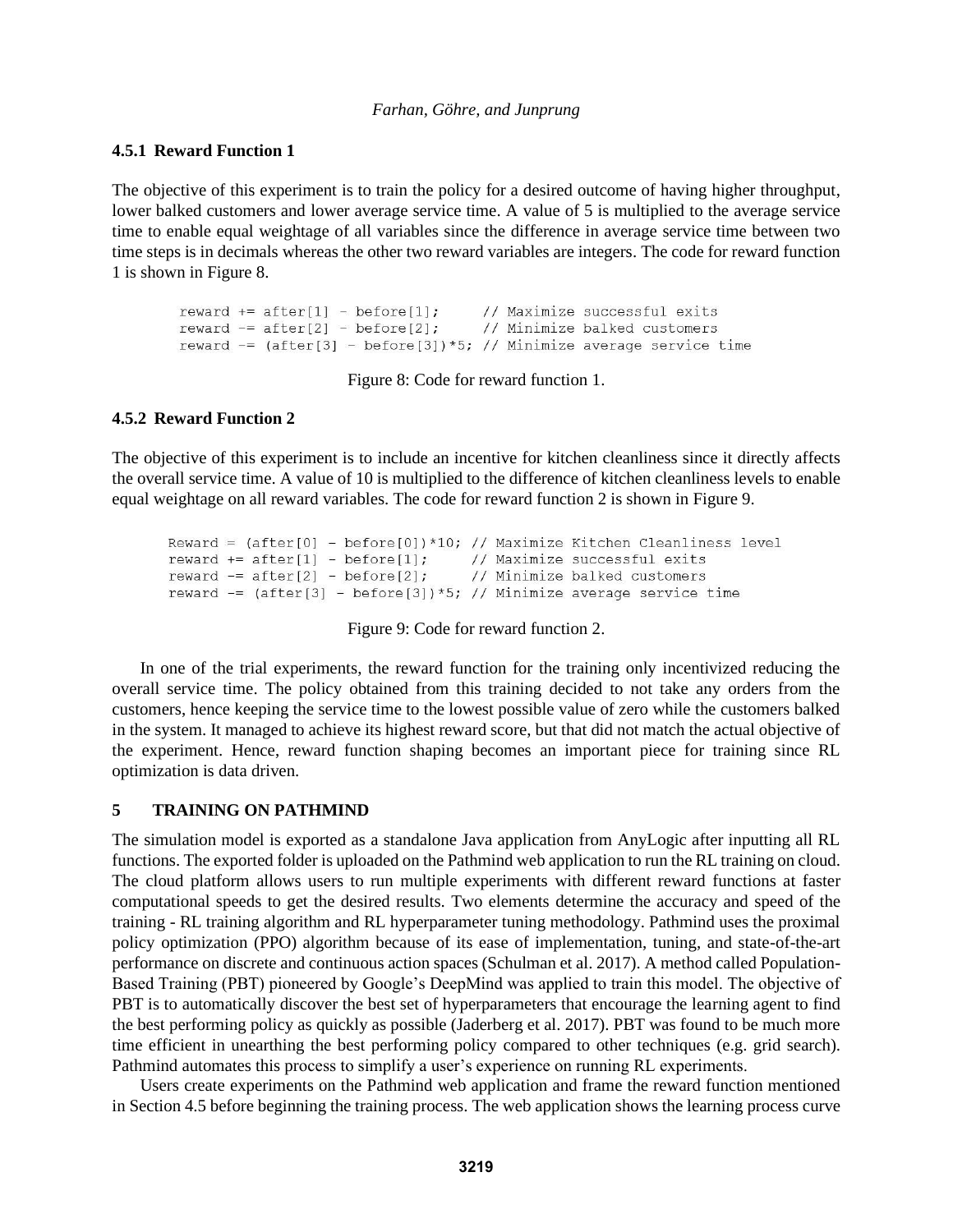by displaying the mean reward score per iteration (4,000 learning steps) as in Figure 10. A complete simulation run is called an episode and each episode can have varying amounts of learning step sizes due to the stochastic nature of the model. Each line in the graph represents a set of hyperparameter settings for the RL. An upward converging trend is expected to confirm that the policy is learning with increasing iterations. If the mean reward score does not change for a certain period of iterations, training is complete and the RL policy will be ready to be downloaded. The policy can be imported back into AnyLogic to test the results of the training.

#### **6 RESULTS AND FINDINGS**

A Monte Carlo experiment with 95% confidence is run using the trained policy and the output metrics are shown in Table 4. To compare the different outputs obtained we make use of weighted scores. These weights can vary based on the objective of a coffee shop owner. One owner might want to emphasize on throughput while the other might give importance to kitchen cleanliness. In this paper, we will try four different weight scores as shown in Table 5.

The comparison between the best baseline method and RL policies is shown in Table 6. Even though kitchen cleanliness was not a motivating factor in Reward Function 1, it managed to score the highest in all weighted scores. Reward Function 2 was denser as it incentivized higher kitchen cleanliness along with the other reward variables. It managed to increase the average kitchen cleanliness factor by 0.01, but at the cost of increasing the average service time. Since it spent action steps to maximize kitchen cleanliness the other output metrics were affected. This implies that the optimal solution lies between the output values from these two reward functions.



Figure 10: Reward function 1 training.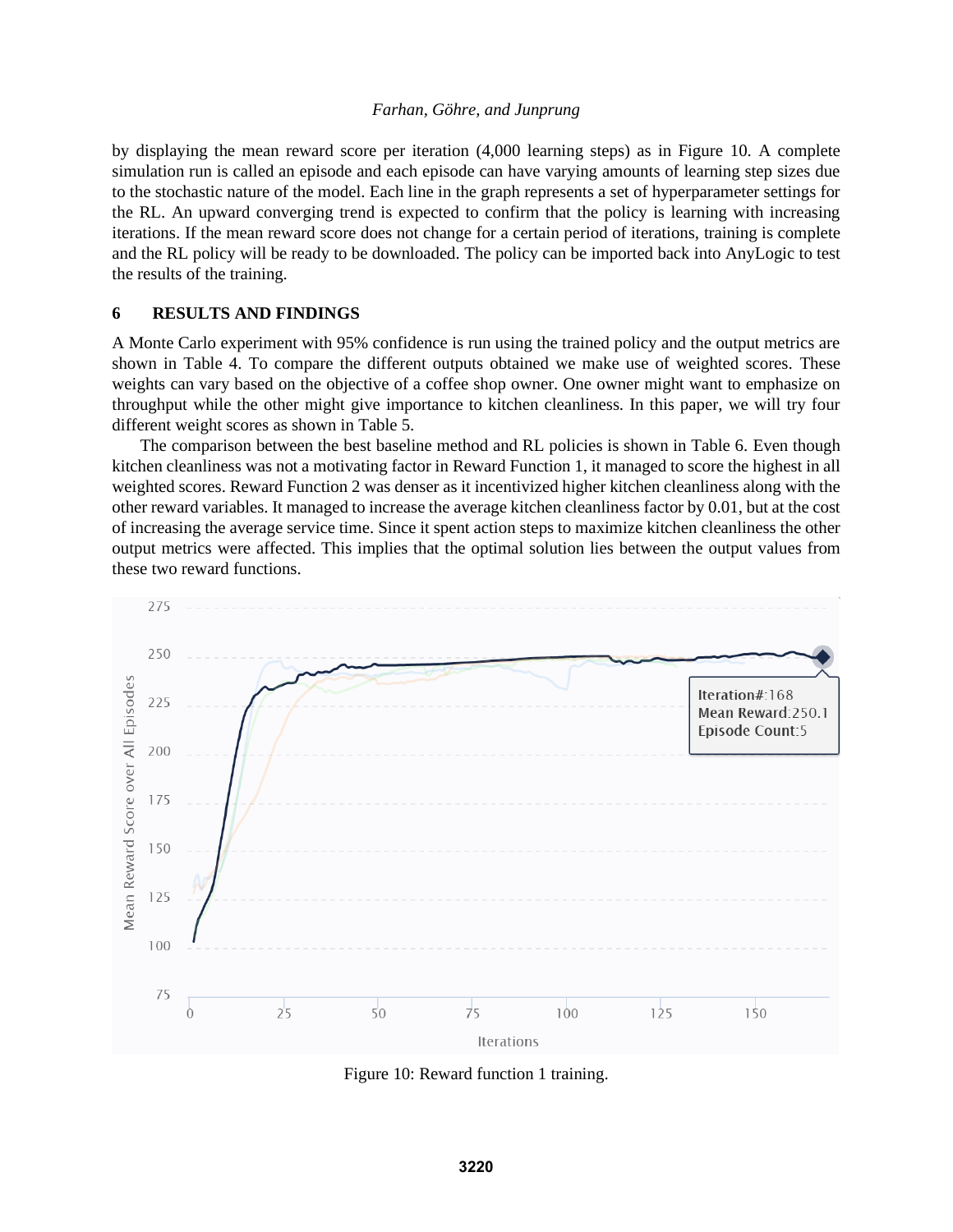| <b>Policy</b>        | <b>Statistic</b> | Average<br>service time of<br>customer | Number of<br>successful<br>customers | Number of<br><b>balked</b><br>customers | Average<br>kitchen<br>cleanliness<br>level |
|----------------------|------------------|----------------------------------------|--------------------------------------|-----------------------------------------|--------------------------------------------|
| Reward<br>Function 1 | mean             | 4.73                                   | 263.5                                | 3.0                                     | 0.95                                       |
|                      | 95% CI           | 4.69, 4.77                             | 262.1, 264.8                         | 2.7, 3.3                                | 0.949, 0.95                                |
| Reward<br>Function 2 | mean             | 5.45                                   | 261.62                               | 2.66                                    | 0.96                                       |
|                      | 95% CI           | 5.36, 5.54                             | 260.34, 262.9                        | 2.29, 3.03                              | 0.958, 0.962                               |

Table 5: Weights for output metrics.

| <b>Weighted score</b> | Average<br>service time<br>of customer | Number of<br>successful<br><b>customers</b> | Number of<br><b>balked</b><br><b>customers</b> | Average<br>kitchen<br>cleanliness level |
|-----------------------|----------------------------------------|---------------------------------------------|------------------------------------------------|-----------------------------------------|
| Weighted Score 1      | $-0.33$                                | 0.33                                        | $-0.33$                                        | $\theta$                                |
| Weighted Score 2      | $-0.25$                                | 0.25                                        | $-0.25$                                        | 0.25                                    |
| Weighted Score 3      | $-0.50$                                | 0.50                                        | $\theta$                                       | $\theta$                                |
| Weighted Score 4      | $\theta$                               | 0.5                                         | $\Omega$                                       | 0.5                                     |

|  | Table 6: Weighted scores. |  |
|--|---------------------------|--|
|--|---------------------------|--|

| <b>Methods</b>           | Weighted<br>score 1 | Weighted<br>score 2 | Weighted<br>score 3 | Weighted<br>score 4 |
|--------------------------|---------------------|---------------------|---------------------|---------------------|
| Rule-based function 2    | 82.1                | 62.4                | 127.3               | 130.1               |
| <b>Reward Function 1</b> | 84.4                | 64.1                | 129.3               | 132.2               |
| <b>Reward Function 2</b> | 83.65               | 63.6                | 128.0               | 131 2.              |

# **7 CONCLUSION & FUTURE SCOPE**

This paper demonstrates the ease in applying Reinforcement Learning to AnyLogic simulation models using Pathmind Library so as to make better and faster decisions than rule-based heuristics. A hybrid simulation model (DES and ABM) of a conceptual coffee shop with a single barista as a learning agent was trained to perform actions using Reinforcement Learning. Two reward functions experiments were trained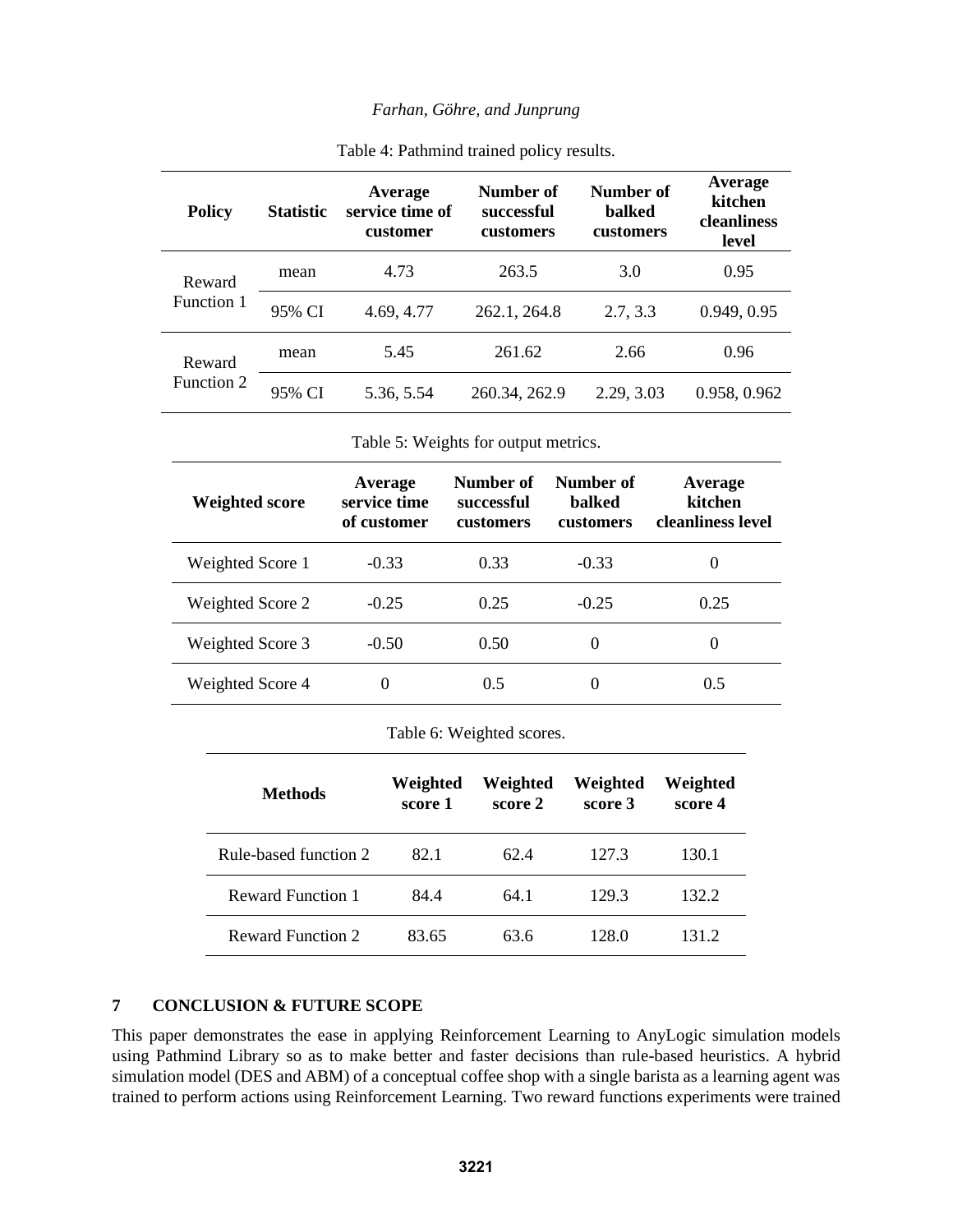using the Pathmind web application. The two policies obtained from these reward functions performed better than rule-based functions in all weighted scores. A user can create complex rule-based functions to set a higher baseline for the RL policy to beat. The user creating the heuristics has to be a domain expert to validate the results of the heuristics. RL relies only on the data provided by the user making it less biased compared to heuristics. The simplicity of using the Pathmind cloud-based platform is that it does not require prior knowledge of RL algorithms. This paper provides the basic concepts needed to apply RL in any AnyLogic simulation model that satisfies the model criteria mentioned in Section 2.1.

The future of RL implementation in the coffee shop service industry can be that of a digital teller that informs the barista of what its next actions should be. An artificial intelligent robot embedded with the policy can also perform the barista's tasks. The input in a real-world scenario can be from cameras or sensors installed in the coffee shop that provide the observations for the learning agent. The RL policy can be validated by testing it against a real-world coffee shop model. The RL policy could help coffee shop owners improve the efficiency of their operations and save time and cost on training new baristas.

#### **ACKNOWLEDGMENTS**

The RL training was facilitated by Pathmind. A special thanks to Tyler-Wolfe Adam from the AnyLogic software team for providing simulation modifications and insight.

#### **REFERENCES**

- Amaran, S., N. V. Sahinidis, B. Sharda, and S. J. Bury. 2016. "Simulation Optimization: A Review of Algorithms and Applications". *Annals of Operations Research* 240(1):251-380.
- François-Lavet, V., P. Henderson, R. Islam, M. G. Bellemare, and J. Pineau. 2018. "An Introduction to Deep Reinforcement Learning". *Foundations and Trends in Machine Learning* 11(3-4):219-254.
- Jaderberg, M., V. Dalibard, S. Osindero, W. M. Czarnecki, J. Donahue, A. Razavi, O. Vinyals, T. Green, I. Dunning, K. Simonyan, C. Fernando, and K. Kavukcuoglu. 2017. *Population Based Training of Neural Networks*. [http://arxiv.org/abs/1711.09846,](http://arxiv.org/abs/1711.09846) accessed 14th July 2020.
- Kadioglu, O. 2017. Applied Mathematics and Operations Research a Case: Starbucks Coffee Shop Simulation. Department of Mathematics, Bahçeşehir University. [https://www.researchgate.net/publication/324748461\\_Applied\\_Mathematics\\_and\\_](https://www.researchgate.net/publication/324748461_Applied_Mathematics_and_Operations_Research_A_Case_Starbucks_Coffee_Shop_Simulation) [Operations\\_Research\\_A\\_Case\\_Starbucks\\_Coffee\\_Shop\\_Simulation,](https://www.researchgate.net/publication/324748461_Applied_Mathematics_and_Operations_Research_A_Case_Starbucks_Coffee_Shop_Simulation) accessed 15th June 2020.
- Kaelbling, L. P., M. L. Littman, and A. W. Moore. 1996. "Reinforcement Learning: A Survey". *Journal of Artificial Intelligence Research* 4:237–285.
- Li, Y. 2017. *Deep Reinforcement Learning: An Overview*[. http://arxiv.org/abs/1701.07274,](http://arxiv.org/abs/1701.07274) accessed 8<sup>th</sup> July 2020.
- Monk, D., and D. Ryding. 2007. "Service Quality and Training: A Pilot Study". *British Food Journal* 109(8):627–636.
- Olsen, M. M., and R. Fraczkowski. 2015. "Co-evolution in Predator Prey Through Reinforcement Learning". *Journal of Computational Science* 9:118–124.
- Owen, C., D. Love, and P. Albores. 2008. "Selection of Simulation Tools for Improving Supply Chain Performance". In Proceedings of 2008 OR Society Simulation Workshop, January 1<sup>st</sup>, Warwickshire, UK.
- Paternina-Arboleda, C. D., and T. K. Das. 2005. "A Multi-Agent Reinforcement Learning Approach to Obtaining Dynamic Control Policies for Stochastic Lot Scheduling Problem". *Simulation Modelling Practice and Theory* 13(5):389–406.
- Pathmind.Inc. 2020[. http://pathmind.com,](http://pathmind.com/) accessed 14<sup>th</sup> April.
- Probert, W. J. M., S. Lakkur, C. J. Fonnesbeck, K. Shea, M. C. Runge, M. J. Tildesley and M. J. Ferrari. 2019. "Context Matters: Using Reinforcement Learning to Develop Human-Readable, State-Dependent Outbreak Response Policies". *Philosophical Transactions of the Royal Society Biological Sciences* 374(1776):20180277.
- Rondini, A., F. Tornese, M. G. Gnoni, G. Pezzotta, and R. Pinto. 2017. "Hybrid Simulation Modelling as a Supporting Tool for Sustainable Product Service Systems: A Critical Analysis". *International Journal of Production Research* 55(23):6932–6945.
- Schulman, J., F. Wolski, P. Dhariwal, A. Radford, and O. Klimov. 2017. *Proximal Policy Optimization Algorithms*. [https:/](https://arxiv.org/abs/1707.06347) [/arxiv.org/abs/1707.06347,](https://arxiv.org/abs/1707.06347) accessed 8<sup>th</sup> July 2020.
- Schumann, B. 2018. Time to Marry Simulation Models and Machine Learning[. https://www.benjamin-schumann.com/blog/2018/5](https://www.benjamin-schumann.com/blog/2018/5/7/time-to-marry-simulation-models-and-machine-learning)  $/7$ /time-to-marry-simulation-models-and-machine-learning, accessed  $14<sup>th</sup>$  June 2020.
- Sutton, R. S., and A. G. Barto. 2018. *Adaptive Computation and Machine Learning*. *Reinforcement Learning: An Introduction*. 2nd ed. Cambridge, Massachusetts: The MIT Press.